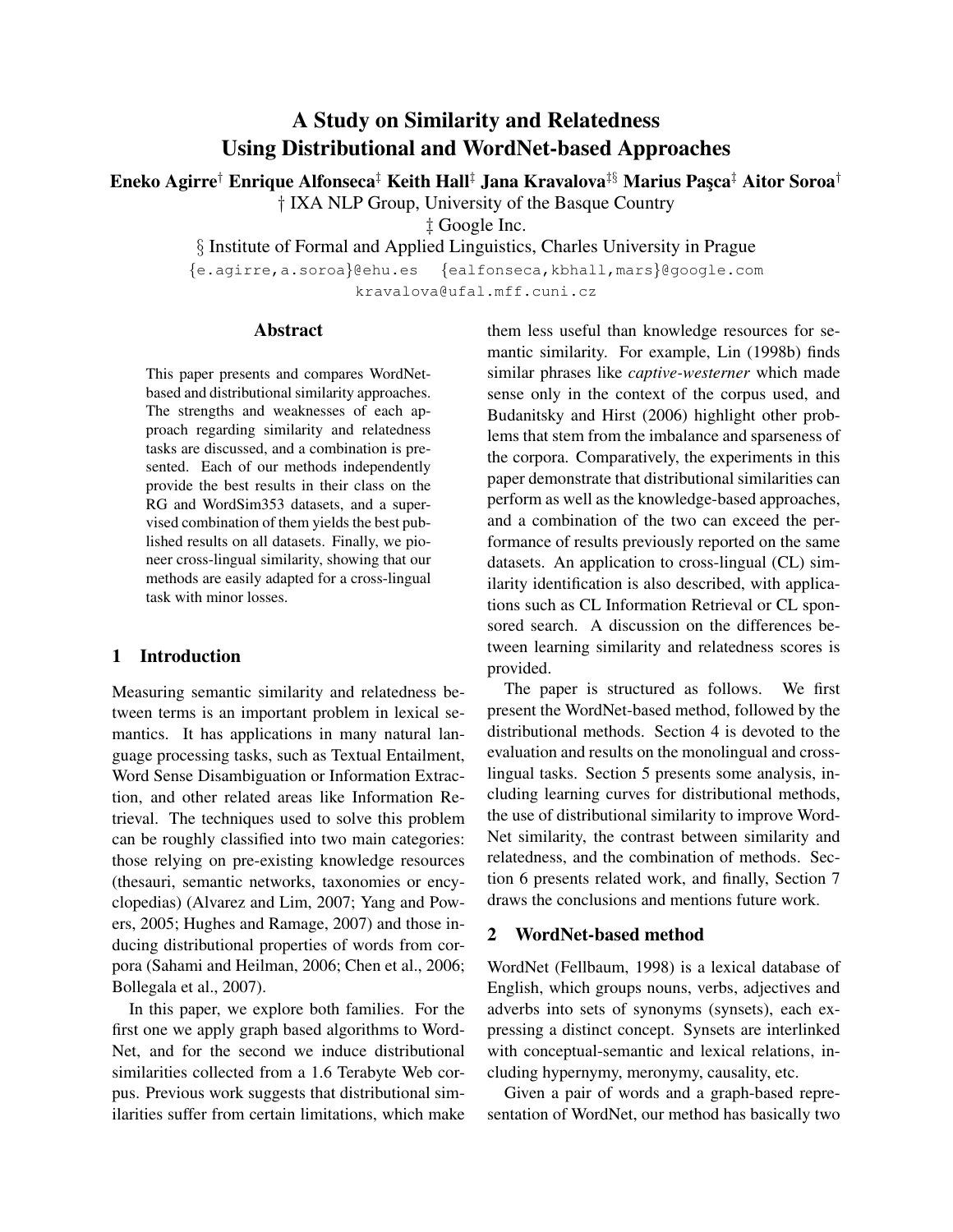steps: We first compute the personalized PageRank over WordNet separately for each of the words, producing a probability distribution over WordNet synsets. We then compare how similar these two discrete probability distributions are by encoding them as vectors and computing the cosine between the vectors.

We represent WordNet as a graph  $G = (V, E)$  as follows: graph nodes represent WordNet concepts (synsets) and dictionary words; relations among synsets are represented by undirected edges; and dictionary words are linked to the synsets associated to them by directed edges.

For each word in the pair we first compute a personalized PageRank vector of graph G (Haveliwala, 2002). Basically, personalized PageRank is computed by modifying the random jump distribution vector in the traditional PageRank equation. In our case, we concentrate all probability mass in the target word.

Regarding PageRank implementation details, we chose a damping value of 0.85 and finish the calculation after 30 iterations. These are default values, and we did not optimize them. Our similarity method is similar, but simpler, to that used by (Hughes and Ramage, 2007), which report very good results on similarity datasets. More details of our algorithm can be found in (Agirre and Soroa, 2009). The algorithm and needed resouces are publicly available<sup>1</sup>.

### 2.1 WordNet relations and versions

The WordNet versions that we use in this work are the Multilingual Central Repository or MCR (Atserias et al., 2004) (which includes English Word-Net version 1.6 and wordnets for several other languages like Spanish, Italian, Catalan and Basque), and WordNet version  $3.0<sup>2</sup>$ . We used all the relations in MCR (except cooccurrence relations and selectional preference relations) and in WordNet 3.0. Given the recent availability of the disambiguated gloss relations for WordNet  $3.0<sup>3</sup>$ , we also used a version which incorporates these relations. We will refer to the three versions as MCR16, WN30 and WN30g, respectively. Our choice was mainly motivated by the fact that MCR contains tightly aligned wordnets of several languages (see below).

#### 2.2 Cross-linguality

MCR follows the EuroWordNet design (Vossen, 1998), which specifies an InterLingual Index (ILI) that links the concepts across wordnets of different languages. The wordnets for other languages in MCR use the English WordNet synset numbers as ILIs. This design allows a decoupling of the relations between concepts (which can be taken to be language independent) and the links from each content word to its corresponding concepts (which is language dependent).

As our WordNet-based method uses the graph of the concepts and relations, we can easily compute the similarity between words from different languages. For example, consider a English-Spanish pair like *car* – *coche*. Given that the Spanish Word-Net is included in MCR we can use MCR as the common knowledge-base for the relations. We can then compute the personalized PageRank for each of *car* and *coche* on the same underlying graph, and then compare the similarity between both probability distributions.

As an alternative, we also tried to use publicly available mappings for wordnets (Daude et al.,  $2000$ <sup>4</sup> in order to create a 3.0 version of the Spanish WordNet. The mapping was used to link Spanish variants to 3.0 synsets. We used the English Word-Net 3.0, including glosses, to construct the graph. The two Spanish WordNet versions are referred to as MCR16 and WN30g.

## 3 Context-based methods

In this section, we describe the distributional methods used for calculating similarities between words, and profiting from the use of a large Web-based corpus.

This work is motivated by previous studies that make use of search engines in order to collect cooccurrence statistics between words. Turney (2001) uses the number of hits returned by a Web search engine to calculate the Pointwise Mutual Information (PMI) between terms, as an indicator of synonymy. Bollegala et al. (2007) calculate a number of popular relatedness metrics based on page counts,

<sup>1</sup> http://http://ixa2.si.ehu.es/ukb/

<sup>2</sup>Available from http://http://wordnet.princeton.edu/

<sup>3</sup> http://wordnet.princeton.edu/glosstag

<sup>4</sup> http://www.lsi.upc.es/∼nlp/tools/download-map.php.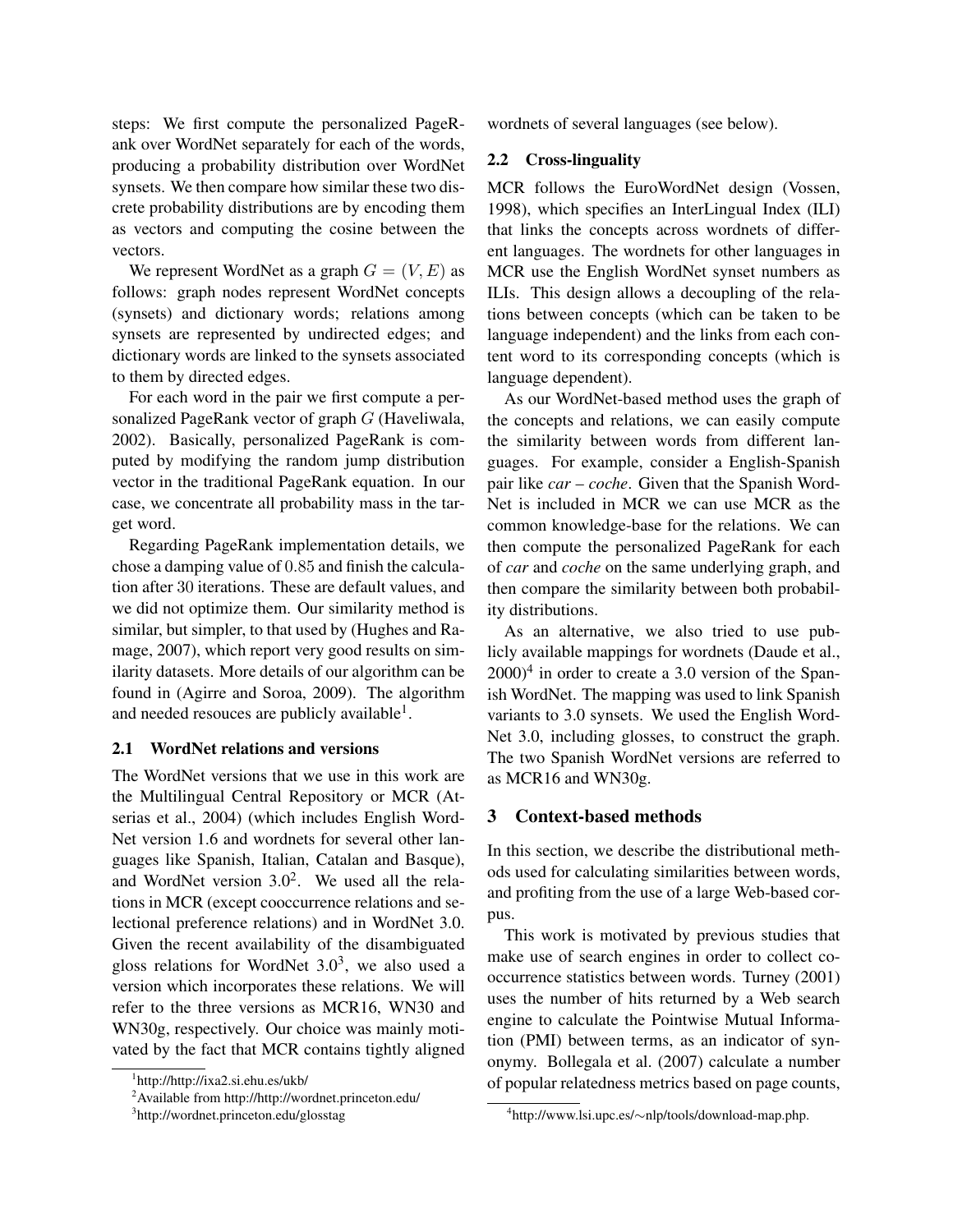like PMI, the Jaccard coefficient, the Simpson coefficient and the Dice coefficient, which are combined with lexico-syntactic patterns as model features. The model parameters are trained using Support Vector Machines (SVM) in order to later rank pairs of words. A different approach is the one taken by Sahami and Heilman (2006), who collect snippets from the results of a search engine and represent each snippet as a vector, weighted with the tf·idf score. The semantic similarity between two queries is calculated as the inner product between the centroids of the respective sets of vectors.

To calculate the similarity of two words  $w_1$  and  $w_2$ , Ruiz-Casado et al. (2005) collect snippets containing  $w_1$  from a Web search engine, extract a context around it, replace it with  $w_2$  and check for the existence of that modified context in the Web.

Using a search engine to calculate similarities between words has the drawback that the data used will always be truncated. So, for example, the numbers of hits returned by search engines nowadays are always approximate and rounded up. The systems that rely on collecting snippets are also limited by the maximum number of documents returned per query, typically around a thousand. We hypothesize that by crawling a large corpus from the Web and doing standard corpus analysis to collect precise statistics for the terms we should improve over other unsupervised systems that are based on search engine results, and should yield results that are competitive even when compared to knowledge-based approaches.

In order to calculate the semantic similarity between the words in a set, we have used a vector space model, with the following three variations:

In the **bag-of-words approach**, for each word  $w$ in the dataset we collect every term  $t$  that appears in a window centered in  $w$ , and add them to the vector together with its frequency.

In the context window approach, for each word  $w$  in the dataset we collect every window  $W$  centered in  $w$  (removing the central word), and add it to the vector together with its frequency (the total number of times we saw window  $W$  around  $w$  in the whole corpus). In this case, all punctuation symbols are replaced with a special token, to unify patterns like *, the* <*term*> *said to* and *' the* <*term*> *said to*. Throughout the paper, when we mention a context

window of size  $N$  it means  $N$  words at each side of the phrase of interest.

In the syntactic dependency approach, we parse the entire corpus using an implementation of an Inductive Dependency parser as described in Nivre (2006). For each word  $w$  we collect a template of the syntactic context. We consider sequences of governing words (e.g. the parent, grand-parent, etc.) as well as collections of descendants (e.g., immediate children, grandchildren, etc.). This information is then encoded as a contextual template. For example, the context template *cooks* <*term*> *delicious* could be contexts for nouns such as *food, meals, pasta*, etc. This captures both syntactic preferences as well as selectional preferences. Contrary to Pado and Lapata (2007), we do not use the labels of the syntactic dependencies.

Once the vectors have been obtained, the frequency for each dimension in every vector is weighted using the other vectors as contrast set, with the  $\chi^2$  test, and finally the cosine similarity between vectors is used to calculate the similarity between each pair of terms.

Except for the syntactic dependency approach, where closed-class words are needed by the parser, in the other cases we have removed stopwords (pronouns, prepositions, determiners and modal and auxiliary verbs).

#### 3.1 Corpus used

We have used a corpus of four billion documents, crawled from the Web in August 2008. An HTML parser is used to extract text, the language of each document is identified, and non-English documents are discarded. The final corpus remaining at the end of this process contains roughly 1.6 Terawords. All calculations are done in parallel sharding by dimension, and it is possible to calculate all pairwise similarities of the words in the test sets very quickly on this corpus using the MapReduce infrastructure. A complete run takes around 15 minutes on 2,000 cores.

#### 3.2 Cross-linguality

In order to calculate similarities in a cross-lingual setting, where some of the words are in a language  $l$ other than English, the following algorithm is used: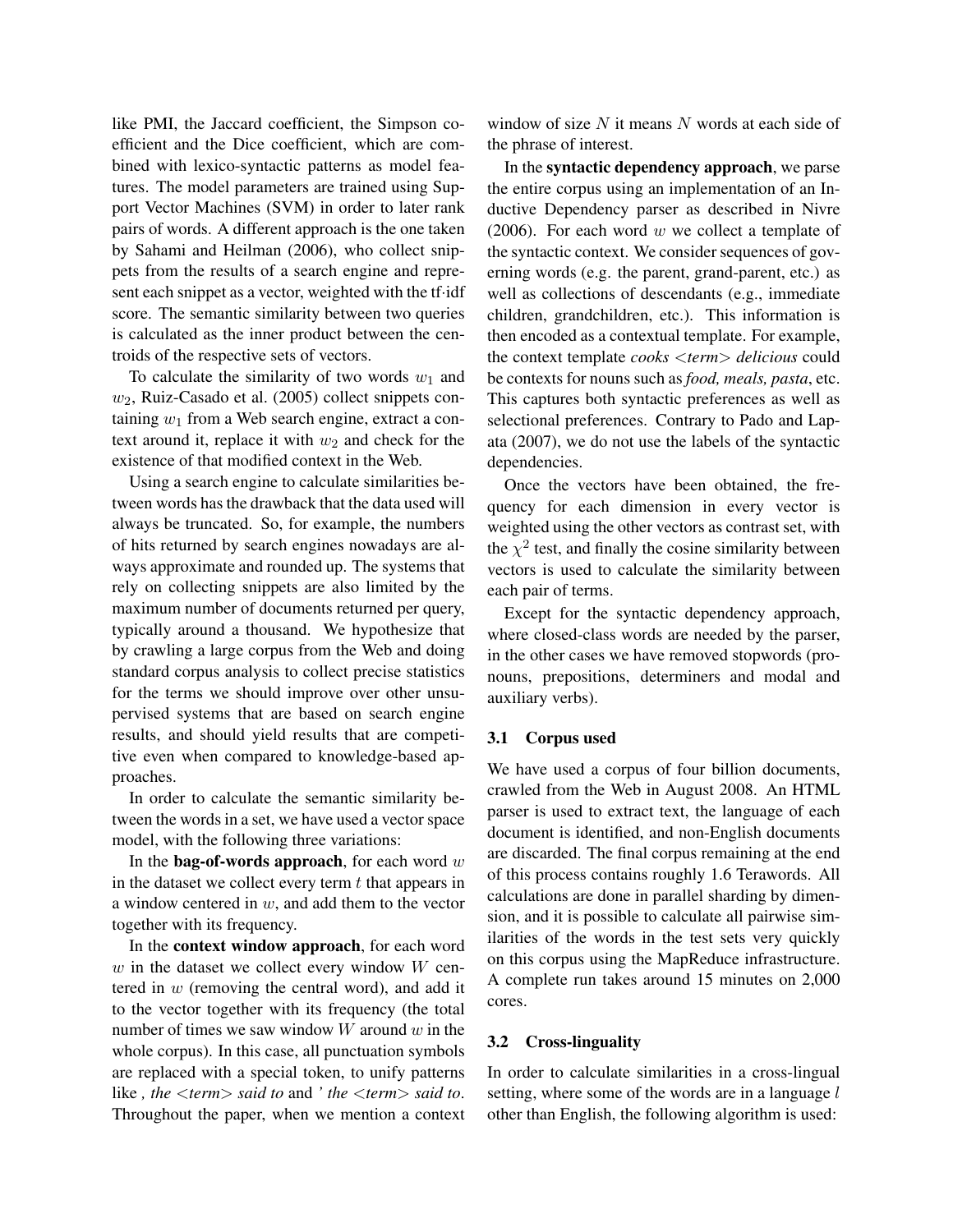| Method                 | <b>Window size</b>      | <b>RG</b> dataset   | WordSim353 dataset     |
|------------------------|-------------------------|---------------------|------------------------|
| MCR16                  |                         | 0.83 [0.73, 0.89]   | 0.53(0.56)[0.45, 0.60] |
| <b>WN30</b>            |                         | $0.79$ [0.67, 0.86] | 0.56(0.58)[0.48, 0.63] |
| WN30g                  |                         | 0.83 [0.73, 0.89]   | 0.66(0.69)[0.59, 0.71] |
| $\overline{\text{CW}}$ | 1                       | 0.83 [0.73, 0.89]   | $0.63$ [0.57, 0.69]    |
|                        | $\overline{\mathbf{c}}$ | 0.83 [0.74, 0.90]   | $0.60$ [0.53, 0.66]    |
|                        | 3                       | 0.85 [0.76, 0.91]   | $0.59$ [0.52, 0.65]    |
|                        | $\overline{4}$          | $0.89$ [0.82, 0.93] | $0.60$ [0.53, 0.66]    |
|                        | 5                       | 0.80 [0.70, 0.88]   | $0.58$ [0.51, 0.65]    |
|                        | 6                       | $0.75$ [0.62, 0.84] | 0.58 [0.50, 0.64]      |
|                        | $\overline{7}$          | 0.72 [0.58, 0.82]   | $0.57$ [0.49, 0.63]    |
| <b>BoW</b>             | $\overline{1}$          | $0.81$ [0.70, 0.88] | 0.64 [0.57, 0.70]      |
|                        | $\overline{\mathbf{c}}$ | 0.80 [0.69, 0.87]   | 0.64 [0.58, 0.70]      |
|                        | 3                       | $0.79$ [0.67, 0.86] | 0.64 [0.58, 0.70]      |
|                        | $\overline{4}$          | 0.78 [0.66, 0.86]   | 0.65 [0.58, 0.70]      |
|                        | 5                       | $0.77$ [0.64, 0.85] | $0.64$ [0.58, 0.70]    |
|                        | 6                       | $0.76$ [0.63, 0.85] | 0.65 [0.58, 0.70]      |
|                        | 7                       | $0.75$ [0.62, 0.84] | $0.64$ [0.58, 0.70]    |
| Syn                    | G1,D0                   | 0.81 [0.70, 0.88]   | $0.62$ [0.55, 0.68]    |
|                        | G2.D0                   | 0.82 [0.72, 0.89]   | 0.55 [0.48, 0.62]      |
|                        | G3.D0                   | 0.81 [0.71, 0.88]   | $0.62$ [0.56, 0.68]    |
|                        | G1.D1                   | 0.82 [0.72, 0.89]   | 0.62 [0.55, 0.68]      |
|                        | G2,D1                   | 0.82 [0.73, 0.89]   | $0.62$ [0.55, 0.68]    |
|                        | G3.D1                   | 0.82 [0.72, 0.88]   | $0.62$ [0.55, 0.68]    |
| $CW+$                  | $4:$ G1.D0              | 0.88 [0.81, 0.93]   | $0.66$ [0.59, 0.71]    |
| Syn                    | 4; G2,D0                | 0.87 [0.80, 0.92]   | $0.64$ [0.57, 0.70]    |
|                        | 4; G3,D0                | 0.86 [0.77, 0.91]   | 0.63 [0.56, 0.69]      |
|                        | 4: G1.D1                | 0.83 [0.73, 0.89]   | 0.48 [0.40, 0.56]      |
|                        | 4: G2.D1                | 0.83 [0.73, 0.89]   | $0.49$ [0.40, 0.56]    |
|                        | 4:G3.D1                 | 0.82 [0.72, 0.89]   | $0.48$ [0.40, 0.56]    |

Table 1: Spearman correlation results for the various WordNet-based models and distributional models. CW=Context Windows, BoW=bag of words, Syn=syntactic vectors. For Syn, the *window size* is actually the tree-depth for the governors and descendants. For examples, G1 indicates that the contexts include the parents and D2 indicates that both the children and grandchildren make up the contexts. The final grouping includes both contextual windows (at width 4) and syntactic contexts in the template vectors. Max scores are bolded.

- 1. Replace each non-English word in the dataset with its 5-best translations into English using state-of-the-art machine translation technology.
- 2. The vector corresponding to each Spanish word is calculated by collecting features from all the contexts of any of its translations.
- 3. Once the vectors are generated, the similarities are calculated in the same way as before.

## 4 Experimental results

### 4.1 Gold-standard datasets

We have used two standard datasets. The first one, RG, consists of 65 pairs of words collected by Rubenstein and Goodenough (1965), who had them judged by 51 human subjects in a scale from 0.0 to 4.0 according to their similarity, but ignoring any other possible semantic relationships that might appear between the terms. The second dataset, Word-Sim353<sup>5</sup> (Finkelstein et al., 2002) contains 353 word pairs, each associated with an average of 13 to 16 human judgements. In this case, both similarity and re-

| <b>Context</b>                                             | <b>RG</b> terms and frequencies                                                                                     |
|------------------------------------------------------------|---------------------------------------------------------------------------------------------------------------------|
| Il never forget the * on his face when                     | grin, 2, smile, 10                                                                                                  |
| he had a giant * on his face and                           | grin, 3, smile, 2                                                                                                   |
| room with a huge * on her face and                         | grin, 2, smile, 6                                                                                                   |
| the state of every * will be updated every                 | automobile.2.car.3                                                                                                  |
| repair or replace the * if it is stolen                    | automobile.2.car.2                                                                                                  |
| located on the north * of the Bay of                       | shore, 14, coast, 2                                                                                                 |
| areas on the eastern * of the Adriatic Sea                 | shore.3.coast.2                                                                                                     |
| Thesaurus of Current English * The Oxford Pocket Thesaurus | slave, 3, boy, 5, shore, 3, string, 2<br>wizard, 4, glass, 4, crane, 5, smile, 5<br>implement, 5, oracle, 2, lad, 2 |
|                                                            | food, 3, car, 2, madhouse, 3, jewel, 3<br>asylum, 4, tool, 8, journey, 6, etc.                                      |
| be understood that the *10 may be designed                 | crane.3.tool.3                                                                                                      |
| a fight between a * and a snake and                        | bird, 3, crane, 5                                                                                                   |

Table 2: Sample of context windows for the terms in the RG dataset.

latedness are annotated without any distinction. Several studies indicate that the human scores consistently have very high correlations with each other (Miller and Charles, 1991; Resnik, 1995), thus validating the use of these datasets for evaluating semantic similarity.

For the cross-lingual evaluation, the two datasets were modified by translating the second word in each pair into Spanish. Two humans translated simultaneously both datasets, with an inter-tagger agreement of 72% for RG and 84% for Word-Sim353.

## 4.2 Results

Table 1 shows the Spearman correlation obtained on the RG and WordSim353 datasets, including the interval at 0.95 of confidence<sup>6</sup>.

Overall the distributional context-window approach performs best in the RG, reaching 0.89 correlation, and both WN30g and the combination of context windows and syntactic context perform best on WordSim353. Note that the confidence intervals are quite large in both RG and WordSim353, and few of the pairwise differences are statistically significant.

Regarding WordNet-based approaches, the use of the glosses and WordNet 3.0 (WN30g) yields the best results in both datasets. While MCR16 is close to WN30g for the RG dataset, it lags well behind on WordSim353. This discrepancy is further analyzed is Section 5.3. Note that the performance of WordNet in the WordSim353 dataset suffers from unknown words. In fact, there are nine pairs which returned null similarity for this reason. The num-

<sup>5</sup>Available at http://www.cs.technion.ac.il/

<sup>∼</sup>gabr/resources/data/wordsim353/wordsim353.html

<sup>6</sup>To calculate the Spearman correlations values are transformed into ranks, and we calculate the Pearson correlation on them. The confidence intervals refer to the Pearson correlations of the rank vectors.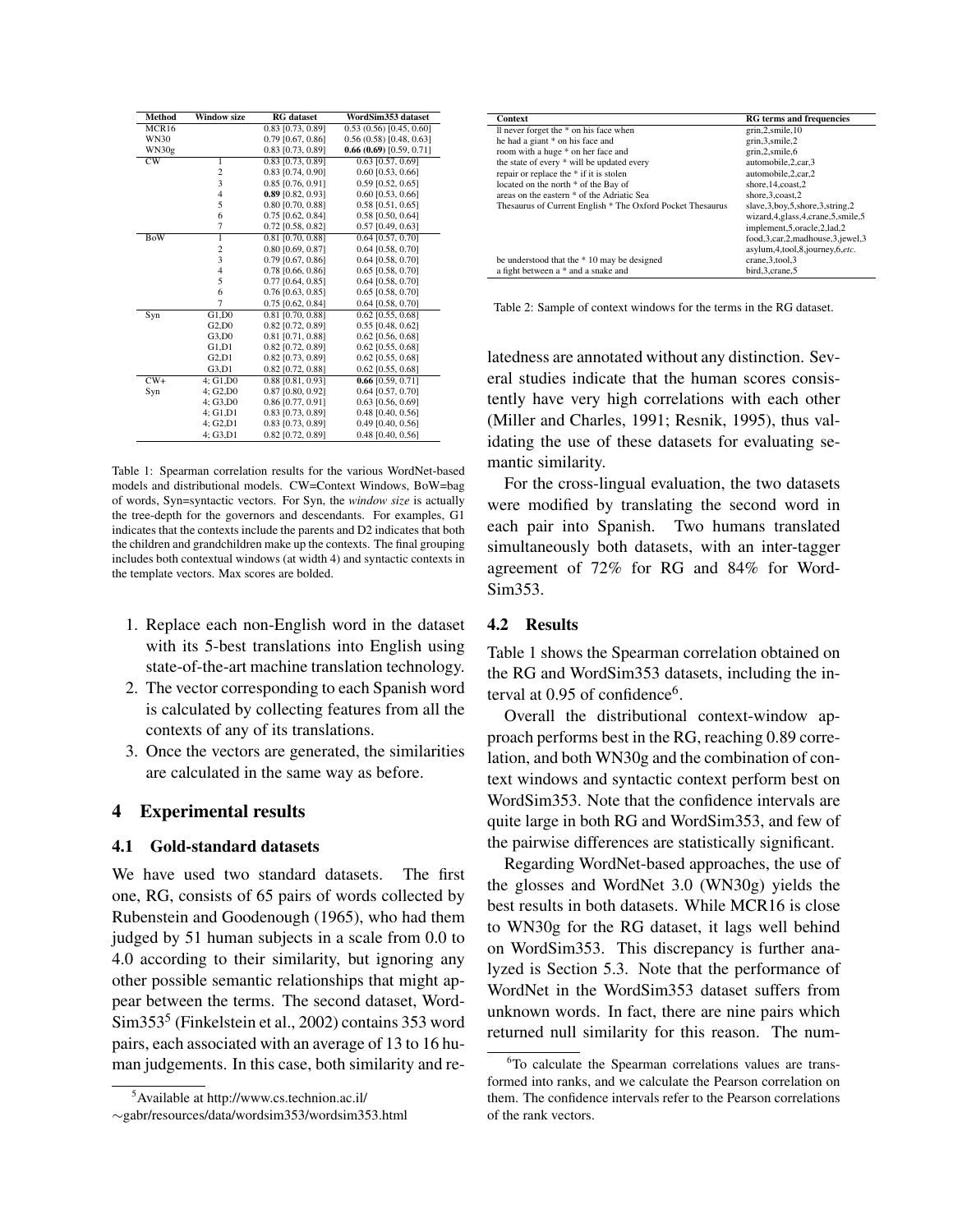

Figure 1: Effect of the size of the training corpus, for the best distributional similarity model in each dataset. Left: WordSim353 with bag-of-words, Right: RG with context windows.

| <b>Dataset</b> | Method            | overall    |                | interval     |
|----------------|-------------------|------------|----------------|--------------|
| RG             | MCR <sub>16</sub> | 0.78       | $-0.05$        | [0.66, 0.86] |
|                | WN30g             | 0.74       | $-0.09$        | [0.61, 0.84] |
|                | Bag of words      | 0.68       | $-0.23$        | [0.53, 0.79] |
|                | Context windows   | 0.83       | $-0.05$        | [0.73, 0.89] |
| WS353          | <b>MCR16</b>      | 0.42(0.53) | $-0.11(-0.03)$ | [0.34, 0.51] |
|                | WN30g             | 0.58(0.67) | $-0.07(-0.02)$ | [0.51, 0.64] |
|                | Bag of words      | 0.53       | $-0.12$        | [0.45, 0.61] |
|                | Context windows   | 0.52       | $-0.11$        | [0.44, 0.59] |

Table 3: Results obtained by the different methods on the Spanish/English cross-lingual datasets. The  $\Delta$  column shows the performance difference with respect to the results on the original dataset.

ber in parenthesis in Table 1 for WordSim353 shows the results for the 344 remaining pairs. Section 5.2 shows a proposal to overcome this limitation.

The bag-of-words approach tends to group together terms that can have a similar distribution of contextual terms. Therefore, terms that are topically related can appear in the same textual passages and will get high values using this model. We see this as an explanation why this model performed better than the context window approach for WordSim353, where annotators were instructed to provide high ratings to related terms. On the contrary, the context window approach tends to group together words that are exchangeable in exactly the same context, preserving order. Table 2 illustrates a few examples of context collected. Therefore, true synonyms and hyponyms/hyperonyms will receive high similarities, whereas terms related topically or based on any other semantic relation (e.g. *movie* and *star*) will have lower scores. This explains why this method performed better for the RG dataset. Section 5.3 confirms these observations.

#### 4.3 Cross-lingual similarity

Table 3 shows the results for the English-Spanish cross-lingual datasets. For RG, MCR16 and the context windows methods drop only 5 percentage points, showing that cross-lingual similarity is feasible, and that both cross-lingual strategies are robust.

The results for WordSim353 show that WN30g is the best for this dataset, with the rest of the methods falling over 10 percentage points relative to the monolingual experiment. A closer look at the Word-Net results showed that most of the drop in performance was caused by out-of-vocabulary words, due to the smaller vocabulary of the Spanish WordNet. Though not totally comparable, if we compute the correlation over pairs covered in WordNet alone, the correlation would drop only 2 percentage points. In the case of the distributional approaches, the fall in performance was caused by the translations, as only 61% of the words were translated into the original word in the English datasets.

# 5 Detailed analysis and system combination

In this section we present some analysis, including learning curves for distributional methods, the use of distributional similarity to improve WordNet similarity, the contrast between similarity and relatedness, and the combination of methods.

#### 5.1 Learning curves for distributional methods

Figure 1 shows that the correlation improves with the size of the corpus, as expected. For the results using the WordSim353 corpus, we show the results of the bag-of-words approach with context size 10. Results improve from 0.5 Spearman correlation up to 0.65 when increasing the corpus size three orders of magnitude, although the effect decays at the end, which indicates that we might not get fur-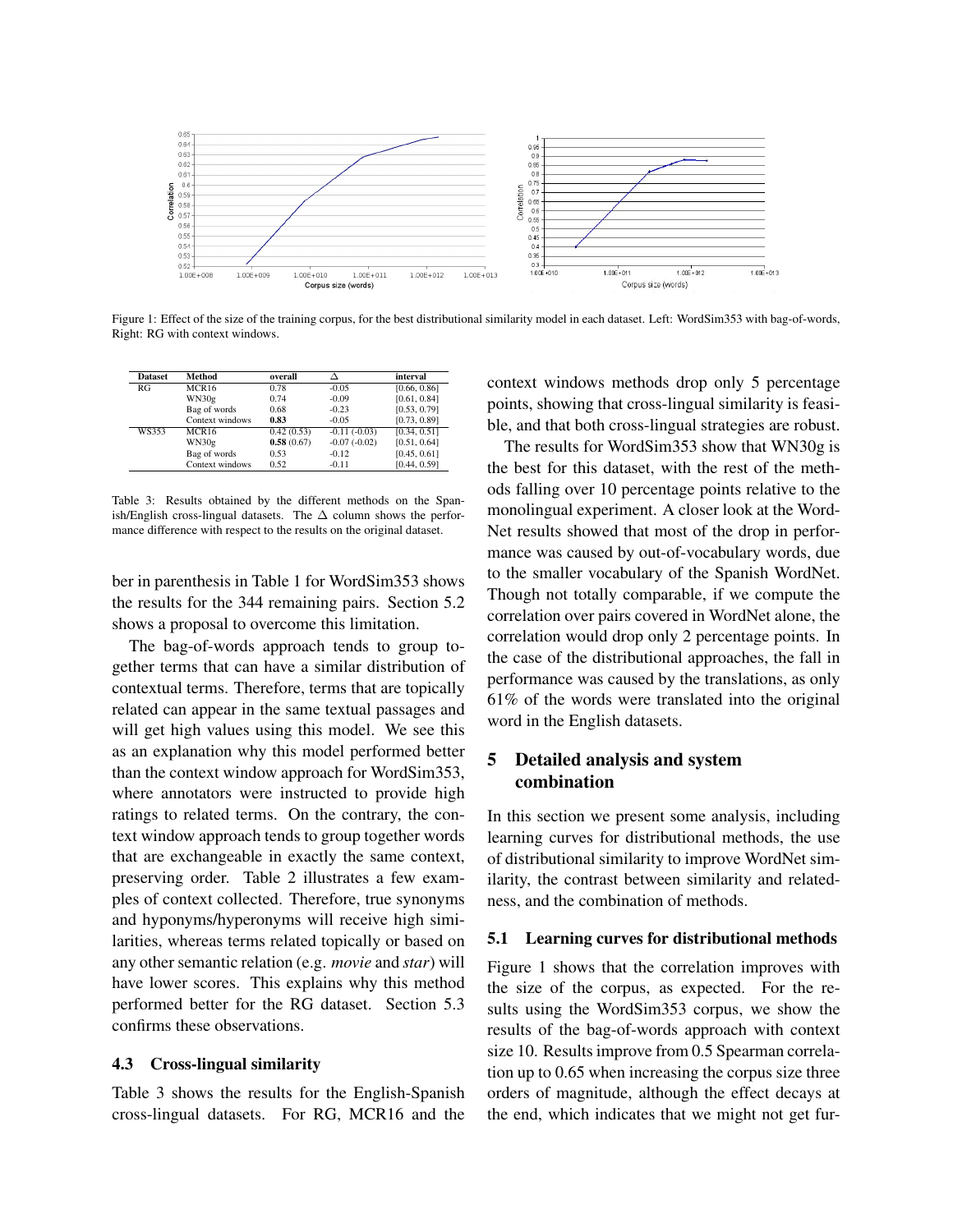| Method | Without similar words  | With similar words  |
|--------|------------------------|---------------------|
| WN30   | 0.56(0.58)[0.48, 0.63] | $0.58$ [0.51, 0.65] |
| WN30g  | 0.66(0.69)[0.59, 0.71] | $0.68$ [0.62, 0.73] |

Table 4: Results obtained replacing unknown words with their most similar three words (WordSim353 dataset).

| Method         | overall             | Similarity          | <b>Relatedness</b>  |
|----------------|---------------------|---------------------|---------------------|
| MCR16          | $0.53$ [0.45, 0.60] | $0.65$ [0.56, 0.72] | $0.33$ [0.21, 0.43] |
| WN30           | $0.56$ [0.48, 0.63] | 0.73 [0.65, 0.79]   | 0.38 [0.27, 0.48]   |
| WN30g          | $0.66$ [0.59, 0.71] | 0.72 [0.64, 0.78]   | 0.56 [0.46, 0.64]   |
| <b>BoW</b>     | $0.65$ [0.59, 0.71] | $0.70$ [0.63, 0.77] | $0.62$ [0.53, 0.69] |
| $_{\text{CW}}$ | $0.60$ [0.53, 0.66] | $0.77$ [0.71, 0.82] | $0.46$ [0.36, 0.55] |

Table 5: Results obtained on the WordSim353 dataset and on the two similarity and relatedness subsets.

ther gains going beyond the current size of the corpus. With respect to results for the RG dataset, we used a context-window approach with context radius 4. Here, results improve even more with data size, probably due to the sparse data problem collecting 8-word context windows if the corpus is not large enough. Correlation improves linearly right to the end, where results stabilize around 0.89.

# 5.2 Combining both approaches: dealing with unknown words in WordNet

Although the vocabulary of WordNet is very extensive, applications are bound to need the similarity between words which are not included in Word-Net. This is exemplified in the WordSim353 dataset, where 9 pairs contain words which are unknown to WordNet. In order to overcome this shortcoming, we could use similar words instead, as provided by the distributional thesaurus. We used the distributional thesaurus defined in Section 3, using context windows of width 4, to provide three similar words for each of the unknown words in WordNet. Results improve for both WN30 and WN30g, as shown in Table 4, attaining our best results for WordSim353.

#### 5.3 Similarity vs. relatedness

We mentioned above that the annotation guidelines of WordSim353 did not distinguish between similar and related pairs. As the results in Section 4 show, different techniques are more appropriate to calculate either similarity or relatedness. In order to study this effect, ideally, we would have two versions of the dataset, where annotators were given precise instructions to distinguish similarity in one case, and relatedness in the other. Given the lack of such datasets, we devised a simpler approach in order to reuse the existing human judgements. We manually split the dataset in two parts, as follows.

First, two humans classified all pairs as being synonyms of each other, antonyms, identical, hyperonym-hyponym, hyponym-hyperonym, holonym-meronym, meronym-holonym, and noneof-the-above. The inter-tagger agreement rate was 0.80, with a Kappa score of 0.77. This annotation was used to group the pairs in three categories: similar pairs (those classified as synonyms, antonyms, identical, or hyponym-hyperonym), related pairs (those classified as meronym-holonym, and pairs classified as none-of-the-above, with a human average similarity greater than 5), and unrelated pairs (those classified as none-of-the-above that had average similarity less than or equal to 5). We then created two new gold-standard datasets: similarity (the union of similar and unrelated pairs), and relatedness (the union of related and unrelated)<sup>7</sup>.

Table 5 shows the results on the relatedness and similarity subsets of WordSim353 for the different methods. Regarding WordNet methods, both WN30 and WN30g perform similarly on the similarity subset, but WN30g obtains the best results by far on the relatedness data. These results are congruent with our expectations: two words are similar if their synsets are in close places in the WordNet hierarchy, and two words are related if there is a connection between them. Most of the relations in WordNet are of hierarchical nature, and although other relations exist, they are far less numerous, thus explaining the good results for both WN30 and WN30g on similarity, but the bad results of WN30 on relatedness. The disambiguated glosses help find connections among related concepts, and allow our method to better model relatedness with respect to WN30.

The low results for MCR16 also deserve some comments. Given the fact that MCR16 performed very well on the RG dataset, it comes as a surprise that it performs so poorly for the similarity subset of WordSim353. In an additional evaluation, we attested that MCR16 does indeed perform as well as MCR30g on the similar pairs subset. We believe that this deviation could be due to the method used to construct the similarity dataset, which includes some pairs of loosely related pairs labeled as unrelated.

<sup>7</sup>Available at http://alfonseca.org/eng/research/wordsim353.html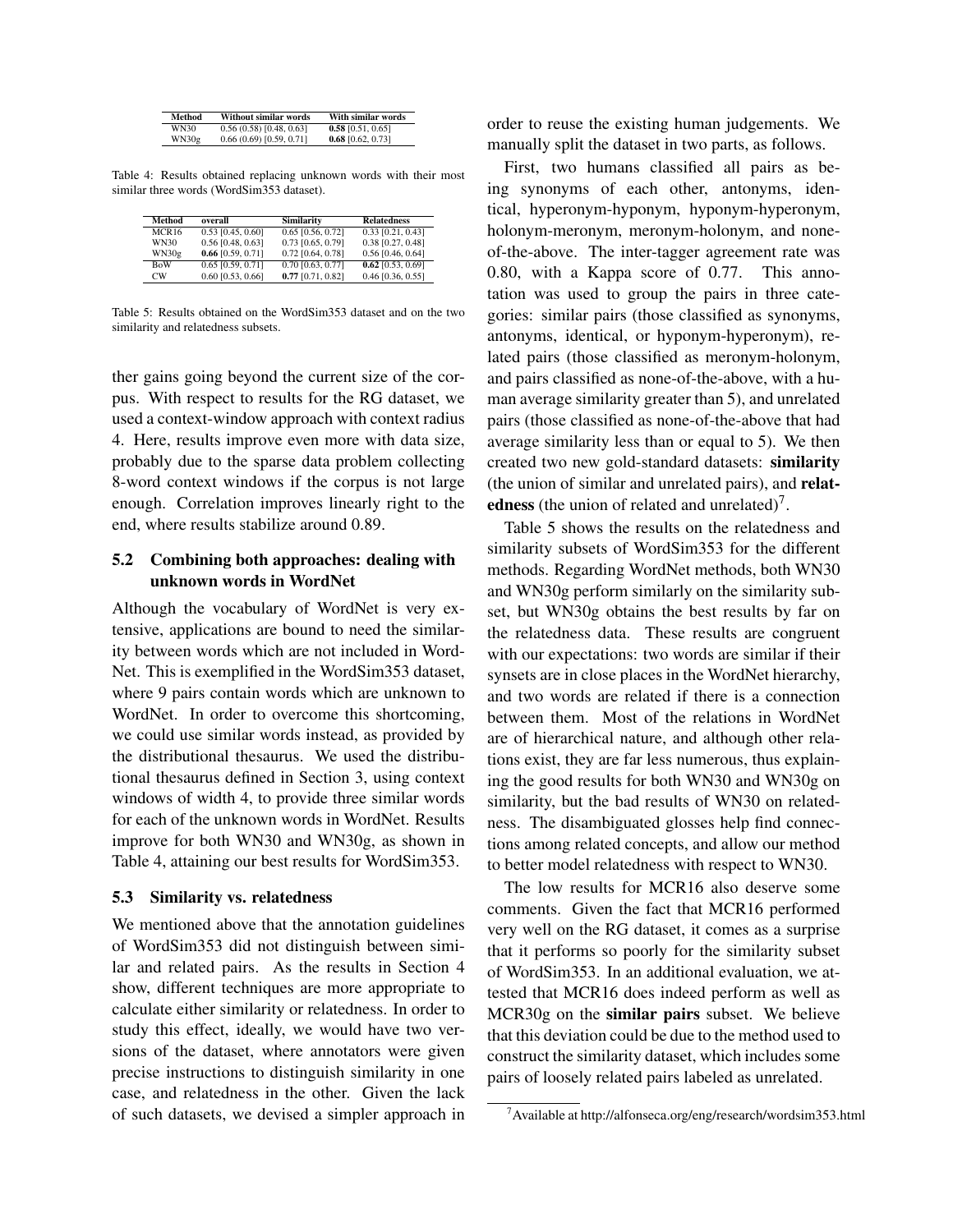| Methods combined in the SVM                  | <b>RG</b> dataset   | WordSim353 dataset  | WordSim353 similarity | WordSim353 relatedness |
|----------------------------------------------|---------------------|---------------------|-----------------------|------------------------|
| WN30g, bag of words                          | 0.88 [0.82, 0.93]   | $0.78$ [0.73, 0.81] | 0.81 [0.76, 0.86]     | $0.72$ [0.65, 0.77]    |
| WN30g, context windows                       | $0.90$ [0.84, 0.94] | 0.73 [0.68, 0.79]   | $0.83$ [0.78, 0.87]   | $0.64$ [0.56, 0.71]    |
| WN30g, syntax                                | 0.89 [0.83, 0.93]   | 0.75 [0.70, 0.79]   | $0.83$ [0.78, 0.87]   | $0.67$ [0.60, 0.74]    |
| WN30g, bag of words, context windows, syntax | $0.96$ [0.93, 0.97] | $0.78$ [0.73, 0.82] | $0.83$ [0.78, 0.87]   | 0.71 [0.65, 0.77]      |

Table 6: Results using a supervised combination of several systems. Max values are bolded for each dataset.

Concerning the techniques based on distributional similarities, the method based on context windows provides the best results for similarity, and the bagof-words representation outperforms most of the other techniques for relatedness.

#### 5.4 Supervised combination

In order to gain an insight on which would be the upper bound that we could obtain when combining our methods, we took the output of three systems (bag of words with window size 10, context window with size 4, and the WN30g run). Each of these outputs is a ranking of word pairs, and we implemented an oracle that chooses, for each pair, the rank that is most similar to the rank of the pair in the gold-standard. The outputs of the oracle have a Spearman correlation of 0.97 for RG and 0.92 for WordSim353, which gives as an indication of the correlations that could be achieved by choosing for each pair the rank output by the best classifier for that pair.

The previous results motivated the use of a supervised approach to combine the output of the different systems. We created a training corpus containing pairs of pairs of words from the datasets, having as features the similarity and rank of each pair involved as given by the different unsupervised systems. A classifier is trained to decide whether the first pair is more similar than the second one. For example, a training instance using two unsupervised classifiers is

0.001364, 31, 0.327515, 64, 0.084805, 57, 0.109061, 59, negative meaning that the similarities given by the first classifier to the two pairs were 0.001364 and 0.327515 respectively, which ranked them in positions 31 and 64. The second classifier gave them similarities of 0.084805 and 0.109061 respectively, which ranked them in positions 57 and 59. The class *negative* indicates that in the gold-standard the first pair has a lower score than the second pair.

We have trained a SVM to classify pairs of pairs, and use its output to rank the entries in both datasets. It uses a polynomial kernel with degree 4. We did

| Method                    | Source       | Spearman (MC)       | Pearson (MC)        |
|---------------------------|--------------|---------------------|---------------------|
| (Sahami et al., 2006)     | Web snippets | $0.62$ [0.32, 0.81] | 0.58 [0.26, 0.78]   |
| (Chen et al., 2006)       | Web snippets | $0.69$ [0.42, 0.84] | $0.69$ [0.42, 0.85] |
| (Wu and Palmer, 1994)     | WordNet      | 0.78 [0.59, 0.90]   | 0.78 [0.57, 0.89]   |
| (Leacock et al., 1998)    | WordNet      | 0.79 [0.59, 0.90]   | $0.82$ [0.64, 0.91] |
| (Resnik, 1995)            | WordNet      | 0.81 [0.62, 0.91]   | $0.80$ [0.60, 0.90] |
| (Lin. 1998a)              | WordNet      | 0.82 [0.65, 0.91]   | $0.83$ [0.67, 0.92] |
| (Bollegala et al., 2007)  | Web snippets | $0.82$ [0.64, 0.91] | $0.83$ [0.67, 0.92] |
| (Jiang and Conrath, 1997) | WordNet      | 0.83 [0.67, 0.92]   | $0.85$ [0.69, 0.93] |
| (Jarmasz, 2003)           | Roget's      | 0.87 [0.73, 0.94]   | $0.87$ [0.74, 0.94] |
| (Patwardhan et al., 2006) | WordNet      | n/a                 | 0.91                |
| (Alvarez and Lim, 2007)   | WordNet      | n/a                 | 0.91                |
| (Yang and Powers, 2005)   | WordNet      | 0.87 [0.73, 0.91]   | 0.92 [0.84, 0.96]   |
| (Hughes et al., 2007)     | WordNet      | 0.90                | n/a                 |
| Personalized PageRank     | WordNet      | $0.89$ [0.77, 0.94] | n/a                 |
| Bag of words              | Web corpus   | 0.85 [0.70, 0.93]   | $0.84$ [0.69, 0.93] |
| Context window            | Web corpus   | 0.88 [0.76, 0.95]   | 0.89 [0.77, 0.95]   |
| Syntactic contexts        | Web corpus   | $0.76$ [0.54, 0.88] | 0.74 [0.51, 0.87]   |
| <b>SVM</b>                | Web, WN      | $0.92$ [0.84, 0.96] | 0.93 [0.85, 0.97]   |

Table 7: Comparison with previous approaches for MC.

not have a held-out set, so we used the standard settings of Weka, without trying to modify parameters, e.g. C. Each word pair is scored with the number of pairs that were considered to have less similarity using the SVM. The results using 10-fold crossvalidation are shown in Table 6. A combination of all methods produces the best results reported so far for both datasets, statistically significant for RG.

#### 6 Related work

Contrary to the WordSim353 dataset, common practice with the RG dataset has been to perform the evaluation with Pearson correlation. In our believe Pearson is less informative, as the Pearson correlation suffers much when the scores of two systems are not linearly correlated, something which happens often given due to the different nature of the techniques applied. Some authors, e.g. Alvarez and Lim (2007), use a non-linear function to map the system outputs into new values distributed more similarly to the values in the gold-standard. In their case, the mapping function was  $\exp\left(\frac{-x}{4}\right)$ , which was chosen empirically. Finding such a function is dependent on the dataset used, and involves an extra step in the similarity calculations. Alternatively, the Spearman correlation provides an evaluation metric that is independent of such data-dependent transformations.

Most similarity researchers have published their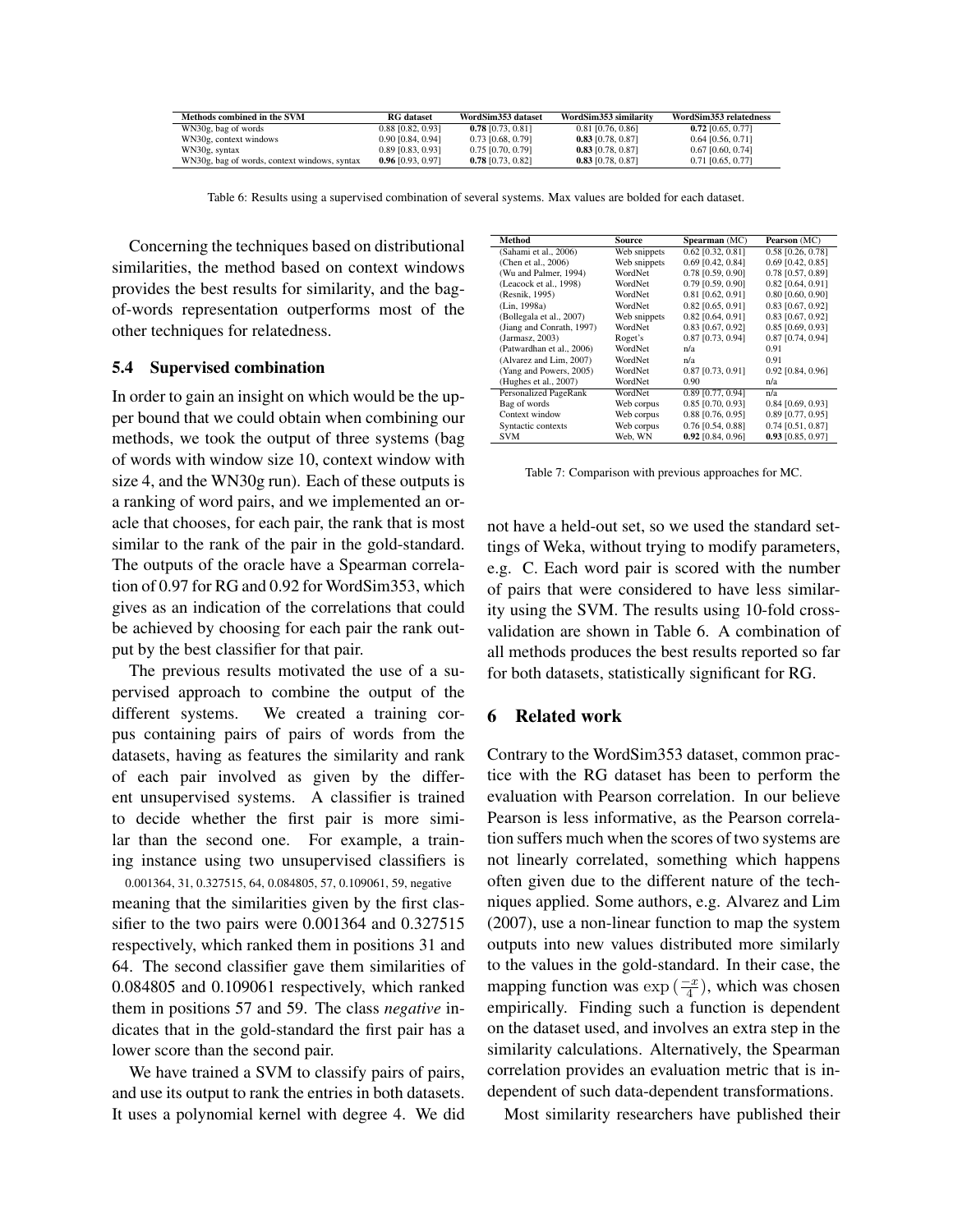| Word pair        | M&C  | <b>SVM</b> | Word pair         | M&C  | <b>SVM</b> |
|------------------|------|------------|-------------------|------|------------|
| automobile, car  | 3.92 | 62         | crane, implement  | 1.68 | 26         |
| journey, voyage  | 3.84 | 54         | brother, lad      | 1.66 | 39         |
| gem, jewel       | 3.84 | 61         | car, journey      | 1.16 | 37         |
| boy, lad         | 3.76 | 57         | monk, oracle      | 1.1  | 32         |
| coast, shore     | 3.7  | 53         | food, rooster     | 0.89 | 3          |
| asylum, madhouse | 3.61 | 45         | coast, hill       | 0.87 | 34         |
| magician, wizard | 3.5  | 49         | forest, graveyard | 0.84 | 27         |
| midday, noon     | 3.42 | 61         | monk, slave       | 0.55 | 17         |
| furnace, stove   | 3.11 | 50         | lad. wizard       | 0.42 | 13         |
| food, fruit      | 3.08 | 47         | coast, forest     | 0.42 | 18         |
| bird, cock       | 3.05 | 46         | cord, smile       | 0.13 | 5          |
| bird, crane      | 2.97 | 38         | glass, magician   | 0.11 | 10         |
| implement, tool  | 2.95 | 55         | rooster, voyage   | 0.08 |            |
| brother, monk    | 2.82 | 42         | noon, string      | 0.08 | 5          |

Table 8: Our best results for the MC dataset.

| Method                             | <b>Source</b>  | Spearman      |
|------------------------------------|----------------|---------------|
| (Strube and Ponzetto, 2006)        | Wikipedia      | $0.19 - 0.48$ |
| (Jarmasz, 2003)                    | WordNet        | $0.33 - 0.35$ |
| (Jarmasz, 2003)                    | Roget's        | 0.55          |
| (Hughes and Ramage, 2007)          | WordNet        | 0.55          |
| (Finkelstein et al., 2002)         | Web corpus, WN | 0.56          |
| (Gabrilovich and Markovitch, 2007) | ODP            | 0.65          |
| (Gabrilovich and Markovitch, 2007) | Wikipedia      | 0.75          |
| <b>SVM</b>                         | Web corpus, WN | 0.78          |

Table 9: Comparison with previous work for WordSim353.

complete results on a smaller subset of the RG dataset containing 30 word pairs (Miller and Charles, 1991), usually referred to as MC, making it possible to compare different systems using different correlation. Table 7 shows the results of related work on MC that was available to us, including our own. For the authors that did not provide the detailed data we include only the Pearson correlation with no confidence intervals.

Among the unsupervised methods introduced in this paper, the context window produced the best reported Spearman correlation, although the 0.95 confidence intervals are too large to allow us to accept the hypothesis that it is better than all others methods. The supervised combination produces the best results reported so far. For the benefit of future research, our results for the MC subset are displayed in Table 8.

Comparison on the WordSim353 dataset is easier, as all researchers have used Spearman. The figures in Table 9) show that our WordNet-based method outperforms all previously published Word-Net methods. We want to note that our WordNetbased method outperforms that of Hughes and Ramage (2007), which uses a similar method. Although there are some differences in the method, we think that the main performance gain comes from the use of the disambiguated glosses, which they did not use. Our distributional methods also outperform all other corpus-based methods. The most similar approach to our distributional technique is Finkelstein et al. (2002), who combined distributional similarities from Web documents with a similarity from WordNet. Their results are probably worse due to the smaller data size (they used 270,000 documents) and the differences in the calculation of the similarities. The only method which outperforms our non-supervised methods is that of (Gabrilovich and Markovitch, 2007) when based on Wikipedia, probably because of the dense, manually distilled knowledge contained in Wikipedia. All in all, our supervised combination gets the best published results on this dataset.

## 7 Conclusions and future work

This paper has presented two state-of-the-art distributional and WordNet-based similarity measures, with a study of several parameters, including performance on similarity and relatedness data. We show that the use of disambiguated glosses allows for the best published results for WordNet-based systems on the WordSim353 dataset, mainly due to the better modeling of relatedness (as opposed to similarity). Distributional similarities have proven to be competitive when compared to knowledgebased methods, with context windows being better for similarity and bag of words for relatedness. Distributional similarity was effectively used to cover out-of-vocabulary items in the WordNet-based measure providing our best unsupervised results. The complementarity of our methods was exploited by a supervised learner, producing the best results so far for RG and WordSim353. Our results include confidence values, which, surprisingly, were not included in most previous work, and show that many results over RG and WordSim353 are indistinguishable. The algorithm for WordNet-base similarity and the necessary resources are publicly available<sup>8</sup>.

This work pioneers cross-lingual extension and evaluation of both distributional and WordNet-based measures. We have shown that closely aligned wordnets provide a natural and effective way to compute cross-lingual similarity with minor losses. A simple translation strategy also yields good results for distributional methods.

<sup>8</sup> http://ixa2.si.ehu.es/ukb/